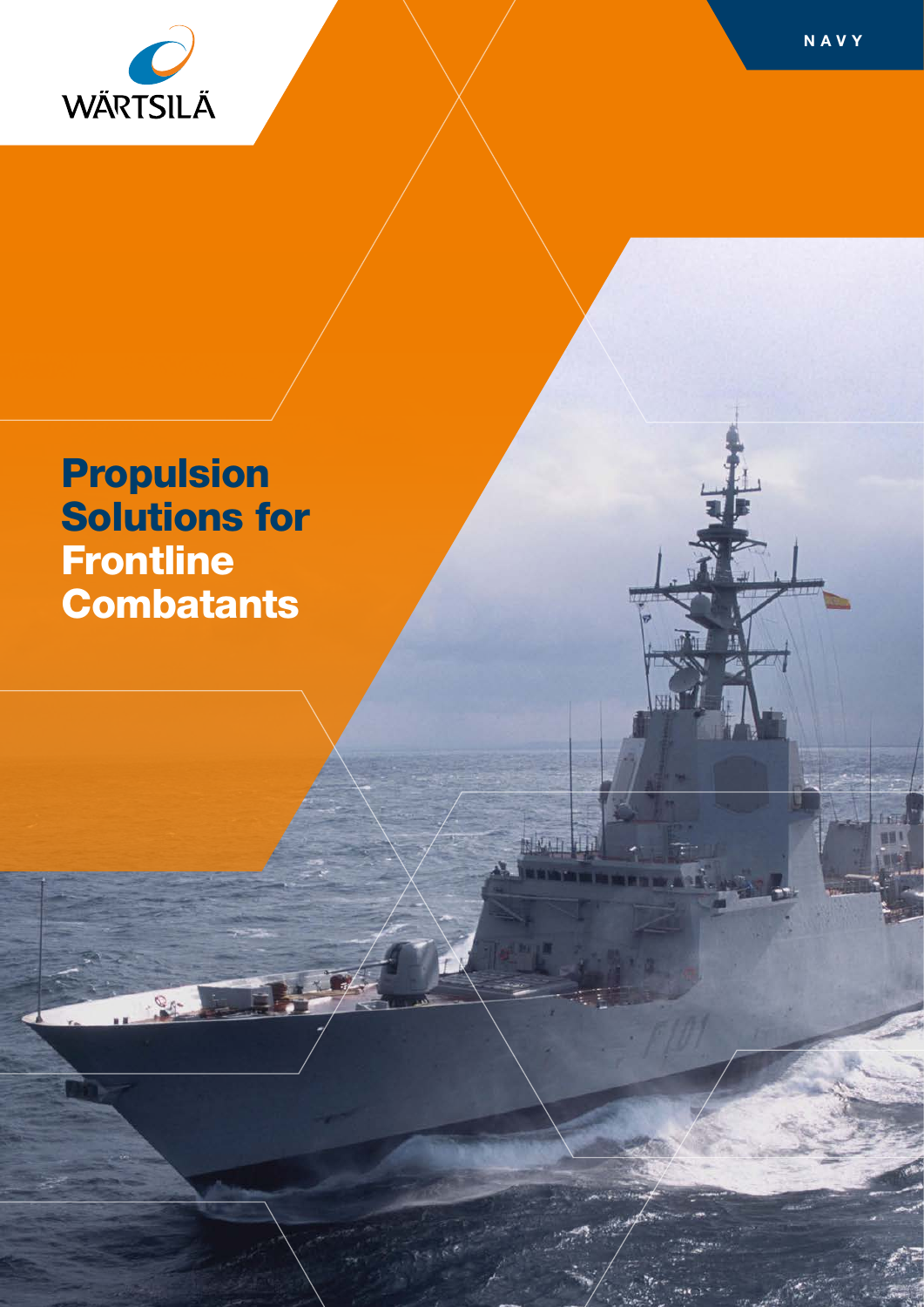

### Propulsion Solutions for Frontline Combatants

Wärtsilä has an impressive track record in supplying controllable pitch propellers & shafting for Naval combatants. The long standing success has been achieved thanks to the ability to meet stringent Naval requirements with the ships' performance, reliability and maintenance being optimised using advanced fluid dynamic modelling techniques in collaboration with the naval architect and testing basin. A wide selection of 4 & 5 bladed configurations is available for optimising the desired solution.

Silent, high performance controllable pitch propellers are Wärtsilä's main propulsion products for Navy. It is Wärtsilä's constant policy to select the most appropriate solution to naval requirements in close cooperation with their customers. The mission profile of a combat vessel is often more important than the maximum speed performance and therefore off-design operation conditions should always be taken into account. Depending on vessel type, the overall design of the shaft line has to be tailored. Shock resistance requirements, low noise capacity (High Cavitation Inception Speed – CIS), availability, maintainability and through-life costs are simultaneously dealt with and applicable solutions are proposed to select the most appropriate configuration.

Navy applications need tailor made solutions in order to meet the severe requirements such as high shock resistance, low noise and vibration levels. Wärtsilä Controllable Pitch Propellers for Naval vessels are available up to powers of

50 MW and can be used for ships as OPVs, Corvettes, Frigates, Destroyers and Aircraft Carriers. The Wärtsilä Controllable Pitch Propeller systems have been developed to provide outstanding reliability, low operating costs, environmental friendliness, easy installation/integration, and intuitive operating control. The increasing demand in stealth and shock resistance capabilities for fighting vessels leads to a definite necessity of enhancement on the already reliable technology.

The Wärtsilä Controllable Pitch Propeller is composed of a minimum number of parts ensuring superior reliability. The CPP consist of a hub, the propeller blades, shafting, hydraulics and a remote control system, as well as any further accessories needed to meet the navies' requirements. Four and five blade propellers are specially designed to suit the projected operational profile, using hydrodynamic design, cavitation analysis, propeller-induced pressures and stress analysis.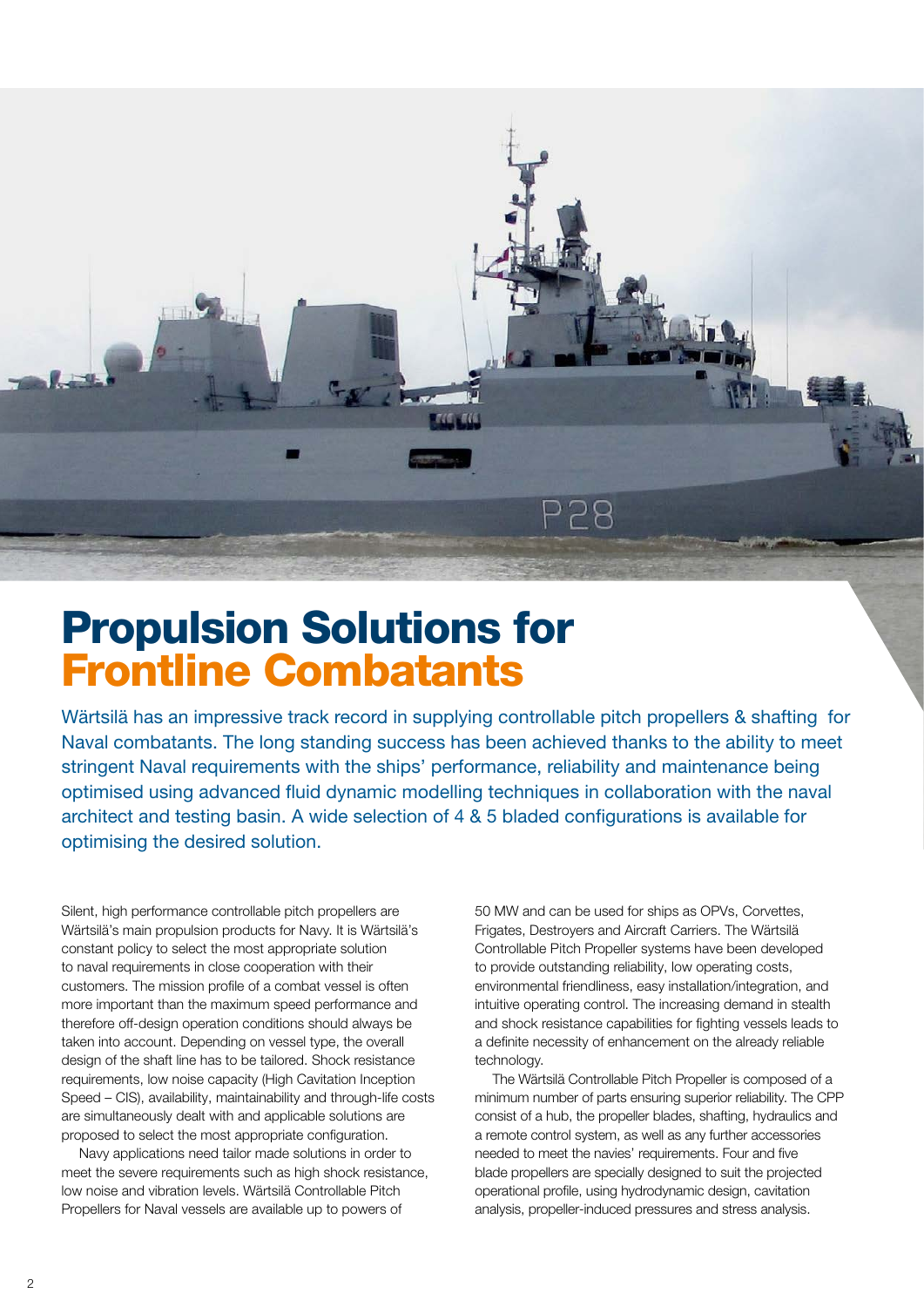

5 bladed CPP. Wärtsilä offers a wide range of 5-bladed propeller hubs. Through this design the power is spread over 5 blades instead of over 4 blades, whereby reducing vibrations in aft ship and accommodations. It also reduces underwater-radiated noise levels. For vessels with stringent noise requirements, a fully flush contour of the 5 bladed hub is available.

Feathering propellers. In general, feathering is a feature suitable for ships that operate regularly using one shaft line only. The Wärtsilä feathering Controllable Pitch Propellers are designed without restrictions in hydrodynamic or pitch setting capabilities.

Underwater blade replacement. This operation can be carried out efficiently with a minimum of equipment. The hub is cleverly designed with a sealing system that avoids getting water inside of the hydraulic system, ensuring a reliable actuating mechanism.

#### Leading hydrodynamic expertise

Wärtsilä Marine Solutions has all modern hydrodynamic tools and experience in-house to design and optimise the propulsion unit to meet the most stringent requirements of modern shipping. By analysing the vessel's sailing pattern and incorporating the results into the propulsion unit design, Wärtsilä enables a risk reduction, minimized fuel consumption and an improved environmental footprint. With more than 20 years of experience in advanced numerical flow (CFD) simulations, the performance of the vessel's propulsion can be determined on full scale and in an early phase.



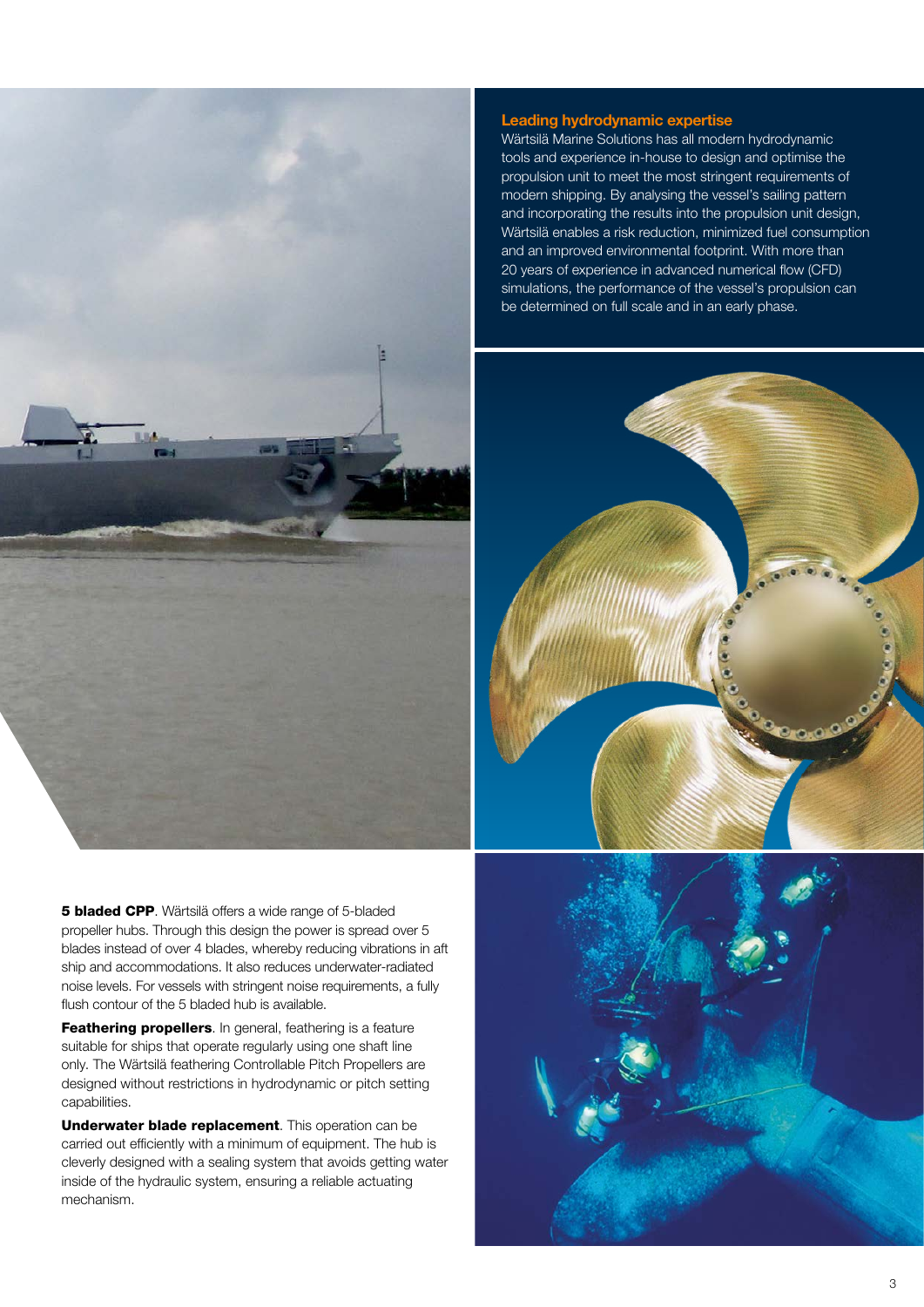

# Key benefits of CPP

**Minimum noise and vibration levels:** Thanks to the use of the state-of-the-art technology, it has become possible to predict accurately the propeller induced forces acting on the hull. This valuable propeller design software asset is utilised to find the optimal balance between propeller-induced vibrations and propeller efficiency for applications where minimum noise is of importance. High-end cavitation models and modern CFD codes ensure well predicted noise levels for research and naval vessels.

Reliable: Since operational reliability is important for combatant vessels, Wärtsilä places high priority on the robustness of all components used in its products and solutions. The reliability of the CPP is the result of robust driveline components, such as seals, bearings and the pitch actuating system. Additional reliability can be achieved by the use of continuous moisture sensoring in the hydraulic oil. The latest hub design features improved blade bearing loading, making the hub specifically suitable for demanding Dynamic Positioning (DP) and ICE class applications. The extensive product portfolio, including seals and bearing systems, and Wärtsilä's wide experience with applications in all marine segments, ensure lifelong and trouble free operation of the shaft line and stern tube.

High propeller efficiency: Wärtsilä Controllable Pitch propellers are custom-designed for each vessel. All Wärtsilä propellers are wake-adapted and, in cooperation with the customer, the propeller is designed for optimal performance in all relevant operating conditions. Targeting the highest possible propeller efficiency is a standard, while at the same time ensuring minimal noise and vibration levels on-board and maintaining excellent behaviour regarding cavitation. Advanced high lift blade profile sections and optimised propeller tip loadings are natural for us.

**Easier maintenance:** The smart connection method between the propeller shaft and hub, allows the servicing of all hub parts while keeping the propeller shaft in place. The double cylinder support has proven low maintenance requirements and is reliable. Oil monitoring can be done manually or via a dedicated monitoring system such as the Wärtsilä Propulsion Condition Monitoring Service (PCMS).

Reduced fuel consumption: The OPTI Design propeller is the result of highly experienced design engineers in our European R&D headquarters having access to the very latest and most sophisticated software and analysis tools. Computational Fluid Dynamic (CFD) analyses of 3D geometries, analyse not only the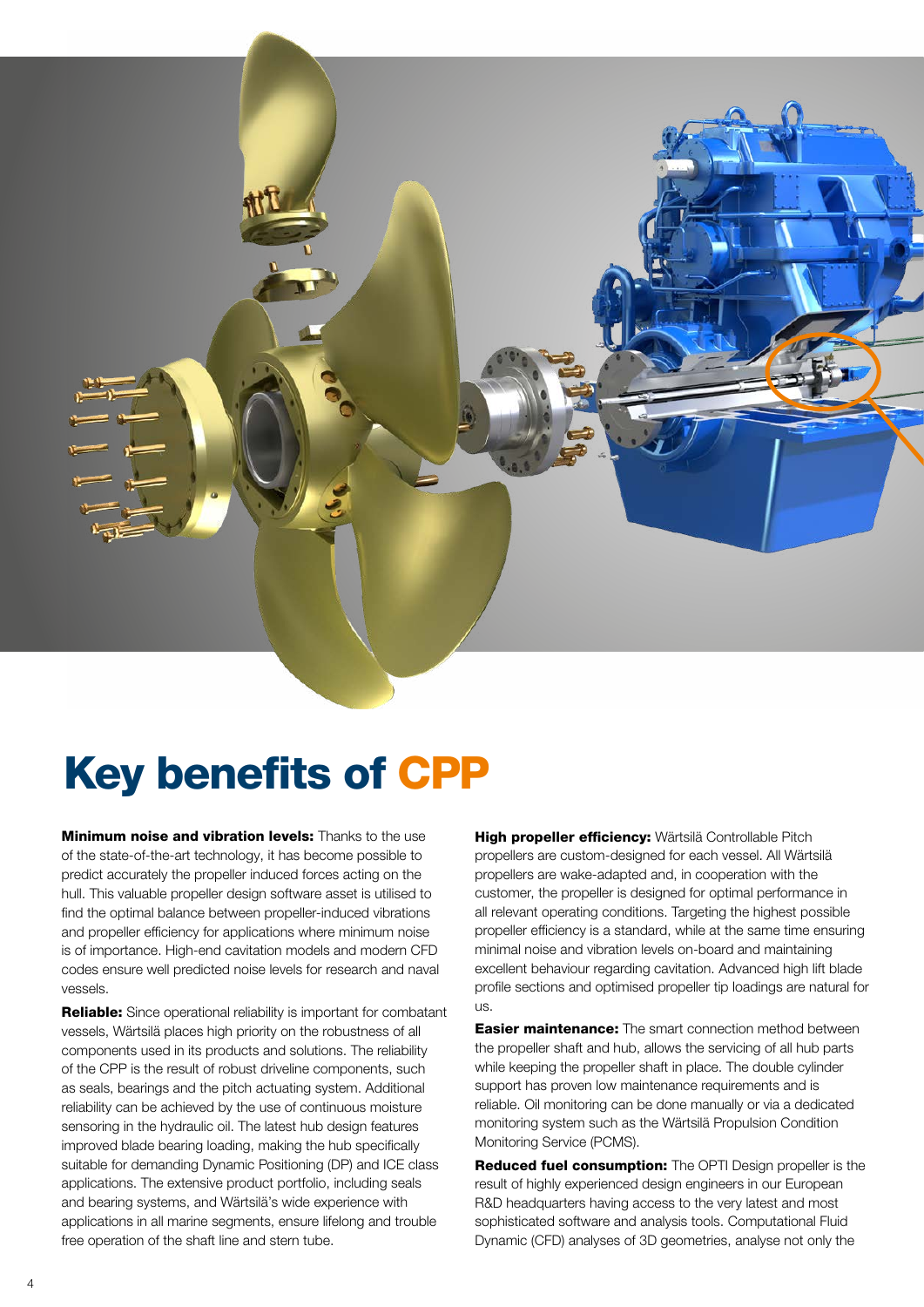propeller performance but most importantly also, the interaction between the propeller and hull. This provides extremely valuable information for achieving design. This state-of-the-art design protocol optimises the vessel's overall propulsive efficiency. OPTI Design can provide fuel savings of up to 4 percent.

**Environment:** The innovative hub designs feature forced lubrication and allows the use of environmentally acceptable lubricants (EAL), as required for vessels operating in US inland and coastal waters. The WCP propeller system is prepared to meet the US EPA's VGP 2013 regulatory requirements.

User friendly controls: The thrust force is controlled by the Wärtsilä Propulsion Control system. The ProTouch panel design is space saving and designed to allow easier and more intuitive operation of the propulsor functions. Installation of the control cabinets, panels, and cabling is straightforward since all the propulsion control system components are interconnected by means of CAN OPEN field buses. Pitch control with constant engine speed, and combinator control with pitch and engine speed control with one lever are available, as well as load control, running up and slow-down programmes, and also single-lever control.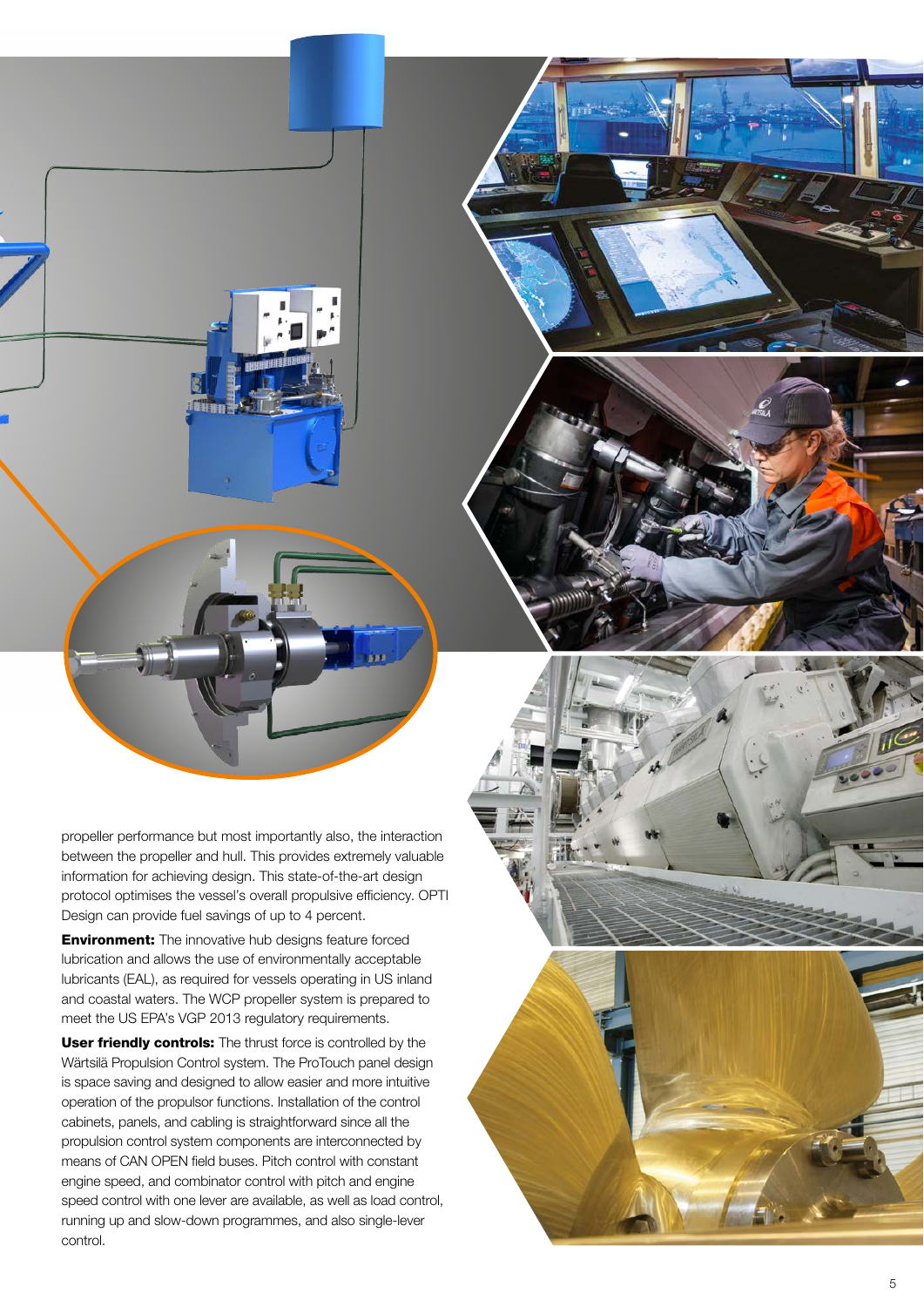

## Seals & Bearings

Wärtsilä has been active in the seals and bearings business for over a century, and has worked with more than 76 navies worldwide. As a result, our seals and bearings are fitted to more than 1,800 naval, government or coastguard vessels in service today. Our products are designed and tested to be shock resilient approved, long lasting, quiet and efficient in operation.

#### Wärtsilä Envirosafe Water Lubricated Bearings

Wärtsilä's Envirosafe seawater lubricated composite bearings for brackets, rudders and stern tubes are an environmentally friendly solution that offer excellent performance. The bearings shells are available in non-split tubes, fully split shells, with or without housings.

#### Wärtsilä Sternsafe Oil Lubricated Bearings

Should the stern tube be oil lubricated, then Wärtsilä can supply suitable bearings, either of the white metal type or of the composite type.

#### Stern Tube and Rudderstock Seals

Wärtsilä can supply both oil and water lubricated seals, depending on the specific requirements of the vessel. Our range of seals are suitable for both blue-water and abrasive water environments. Partially and fully split options are available for ease of maintenance and seal replacement. In addition, our seals have proven reliability and can accommodate high axial and radial shaft movement and withstand shock events with minimal leakage.

#### Water Quality System

Wärtsilä Water quality systems are designed to provide filtered water for open and closed lubricated stern tube systems, significantly improving the longevity of installed equipment. They are designed to increase the life of both the seal and the bearing by filtering the water supply to the required standard.

#### Condition Monitoring

At sea, knowledge is often your best form of defence. Wärtsilä seals and bearings has developed systems that monitor the ongoing condition of your hardware in-situ, enabling navies to plan maintenance based on the true status of installed equipment.

#### Wärtsilä Floodguard Bulkhead Seals

Wärtsilä Floodguard bulkhead seal is a water lubricated face type seal suitable for both standard and high speed applications.

#### Line Shaft Bearings

Wärtsilä intermediate shaft bearing solutions are fully split, selfaligning, oil lubricated radial support bearings. The spherical, self-aligning design promotes easy alignment and reduces wear. The designs are also prepared for cooling and be fitted enable temperature and oil level monitoring on request. Also available in watertight and forced lubricated versions, the bearings can be modified for higher shaft loads.

#### Wärtsilä Ropeguard and Cutter Systems

The Wärtsilä Ropeguard and net cutter consists of one rotating blade and one stationary blade. This system instantly cuts the ropes and nets before they become entangled and damage the stern tube seal.

#### Hydraulic Sleeve Couplings

The hydraulically fitted sleeve coupling is designed to make a simple connection between cylindrical shaft ends. This coupling is easy to mount and dismount and provides a high torque capability through a powerful friction joint. Outboard couplings can be made either of stainless steel or of standard steel, protected by a special glass fibre reinforced coating. In addition, Wärtsilä offers a new generation of high friction hydraulic couplings that reduces the surface contact pressure while increasing torque transmission capacity by 30%, offering substantial cost-savings in the shaft line.

#### Hydraulic Loose Flange Couplings

This coupling is usually used between a cylindrical or conical shaft segment and a forged flange. The fitting is based on the same principles as the sleeve coupling.

#### Thrust Bearings

Wärtsilä's thrust bearings transmit the thrust from the shaft to the bearing housing which minimises the tilting effect with the benefit of low stress levels. The standard is for axial loads only and there is an option for axial and radial loading. As well as forced or self lubricating options, oil and temperature monitoring is also available.

#### Stern Tubes and Steel Construction

Wärtsilä stern tube solutions are ready to install stern tubes, designed to meet individual customer requirements and specifications. The solution encourages a fit and forget concept as bearings and all additional items are already fitted and installed on delivery. The steel construction encompasses the manufacturing of brackets, nozzles, rudders & tunnel fabrications.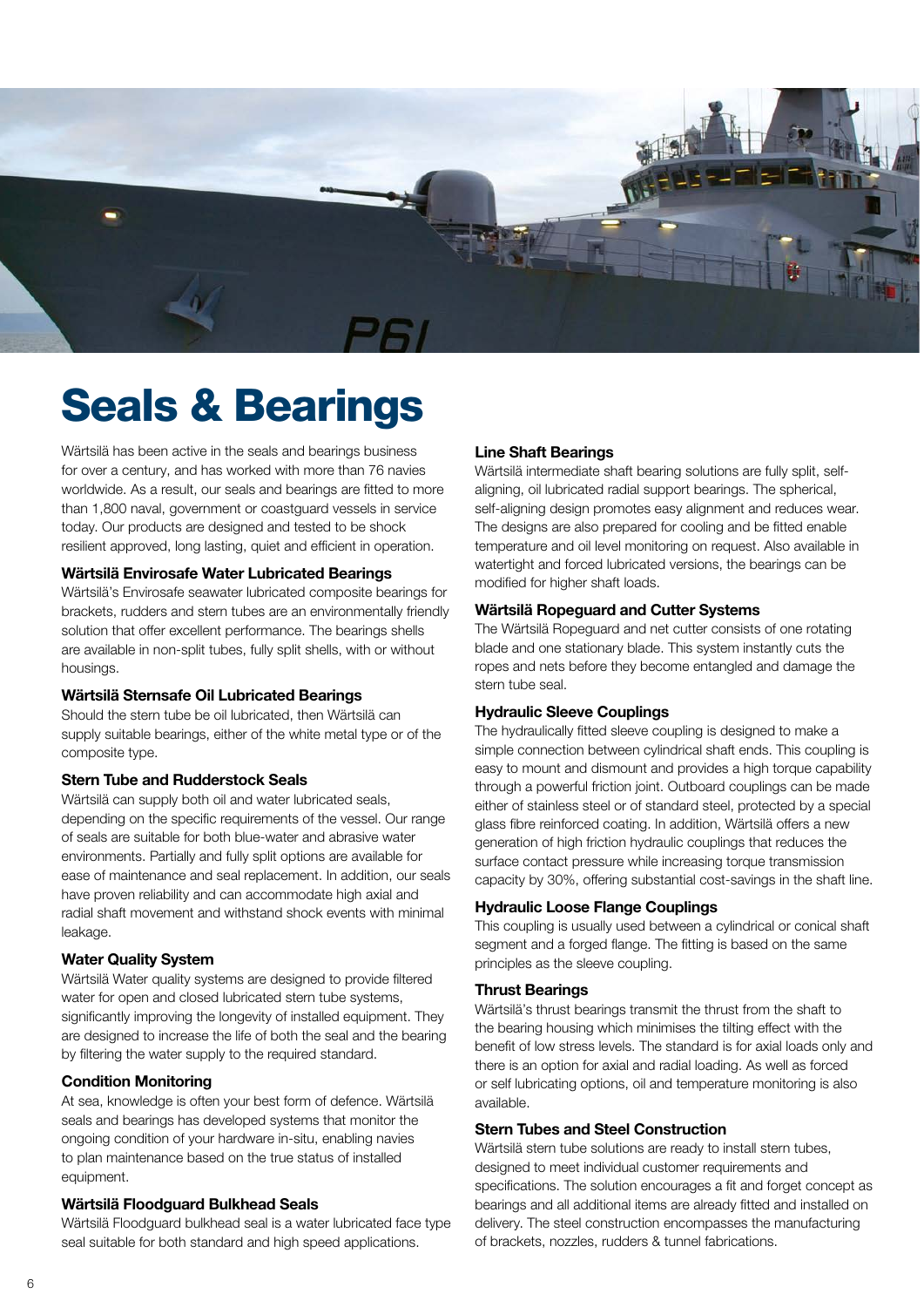

### Services

Navies can rely on Wärtsilä to provide complete lifecycle management, delivered through a range of hardware, commercial and technical support services. From responding to technical support queries to turnkey delivery and management of major projects. Wärtsilä has its own specialised workshops in various locations, and also offers a full range of underwater repairs and an entire scope of measurement and alignment services. Our global field service support is available around the clock to perform on board and underwater maintenance jobs, ranging from surveys and repairs, to complete overhauls. In addition, Wärtsilä holds a global stock of spare parts which allows quick delivery and expert installation of retrofits and upgrades.

Wärtsilä has a worldwide service network that assures you of reliable and efficient support and the quickest possible solution to any propulsion problem during the full operational lifetime of the vessel. Service activities provided include:

- Worldwide field service
- Underwater service and survey
- Original Wärtsilä spare parts
- Metallurgic repairs
- $\bullet$  In-house overhaul/repair.
- Retrofits and upgrades
- Personnel training programmes
- $\bullet$  Helpdesk

| References |  |
|------------|--|
|------------|--|

| <b>Customer</b><br>country | <b>Ship</b><br>type     | <b>Class</b>        | <b>Ships</b><br>per class | Displ.<br>(tons) | <b>Speed</b><br>(Knots) | Wärtsilä products, equipment per shipset           |
|----------------------------|-------------------------|---------------------|---------------------------|------------------|-------------------------|----------------------------------------------------|
| Algeria                    | Frigate                 | A-MEKO A-200        | 2                         | 3,648            | 28                      | 2 x CPP 5C09 + 1 x WTJ LJX2180                     |
| Argentina                  | Frigate                 | Drummond            | 3                         | 1,230            | 23                      | $2 \times CPP$                                     |
| Australia                  | Destrover               | Hobart              | 3                         | 6,350            | 28                      | 2 x CPP 5C14                                       |
| Bulgaria                   | Frigate                 | Wielingen           | 3                         | 2,469            | 26                      | 2 x CPP 4C10                                       |
| Canada                     | Destrover               | Iroquois            | 3                         | 5,385            | 27                      | 2 x CPP 5LH410                                     |
| Chile                      | Frigate                 | Latorre             | $\mathbf{2}$              | 3,810            | 30                      | 2 x CPP 5C14                                       |
| France                     | Frigate                 | Floreal             | 6                         | 2,997            | 20                      | 2 x 4C08                                           |
| Greece                     | Frigate                 | Elli                | 9                         | 3,688            | 30                      | 5C14                                               |
| India                      | <b>Aircraft Carrier</b> | Vikrant             | $\mathbf{1}$              | 40,642           | 28                      | 2 x CPP 5C20 + 24000 kWe DG sets                   |
| India                      | Frigate                 | Shivalik (P17)      | 3                         | 4,277            | 28                      | 2 x CPP 5C14 + 1000 kWe DG sets                    |
| India                      | Corvette                | Kamorta             | 4                         | 3,150            | 25                      | $2 \times$ CPP 5C10 + (2x1000 + 2x500 kWe) DG sets |
| Indonesia                  | Frigate                 | Fatahillah          | 3                         | 1,473            | 30                      | 2 x CPP 5C09                                       |
| Italy                      | Frigate                 | Maestrale           | 7                         | 3,251            | 32                      | 2 x CPP 5C13                                       |
| Italy                      | Frigate                 | Artigliere (Lupo)   | $\overline{c}$            | 2,566            | 35                      | 2 x CPP 4C12                                       |
| Malaysia                   | Corvettes               | Gowind              | 6                         | 3,000            | 28                      | 2 x CPP 5C12                                       |
| Netherlands                | Frigate                 | Karel Doorman       | $\overline{2}$            | 3,340            | 29                      | 2 x CPP 5C15 + 2 x 12SW280 ME                      |
| Netherlands                | Frigate                 | De Zeven Provincien | $\overline{4}$            | 6,145            | 28                      | 2 x CPP 5C15 + 2 x 16V26ST ME                      |
| Pakistan                   | Frigate                 | F <sub>22</sub>     | $\overline{4}$            | 2,980            | 29                      | 2 x CPP 5C11                                       |
| Peru                       | Frigate                 | Carjaval            | 3                         | 2.540            | 35                      | 2 x CPP 4C12                                       |
| Peru                       | Frigate                 | Aquirre             | $\overline{4}$            | 2,540            | 35                      | 2 x CPP 4C12                                       |
| South Africa               | Corvette                | Valour              | $\overline{4}$            | 3,648            | 28                      | 2 x CPP 5C9 + 1 WTJ LJ210E                         |
| Spain                      | Frigate                 | Alvaro de Bazan     | 5                         | 5,947            | 28                      | 2 x CPP 5C14                                       |
| Thailand                   | Helicopter carrier      | Chakri Naruebet     | $\mathbf{1}$              | 11,669           | 26                      | 2 x CPP 4C14                                       |
| Thailand                   | Frigate                 | Chao Phraya         | 4                         | 1,955            | 30                      | 2 x CPP 5C10                                       |
| Turkey                     | Corvette                | <b>Burak</b>        | 6                         | 1,194            | 23                      | 2 x CPP 408                                        |
| Venezuela                  | Frigate                 | Modified Lupo       | 6                         | 2,560            | 35                      | $2 \times 4C12$                                    |